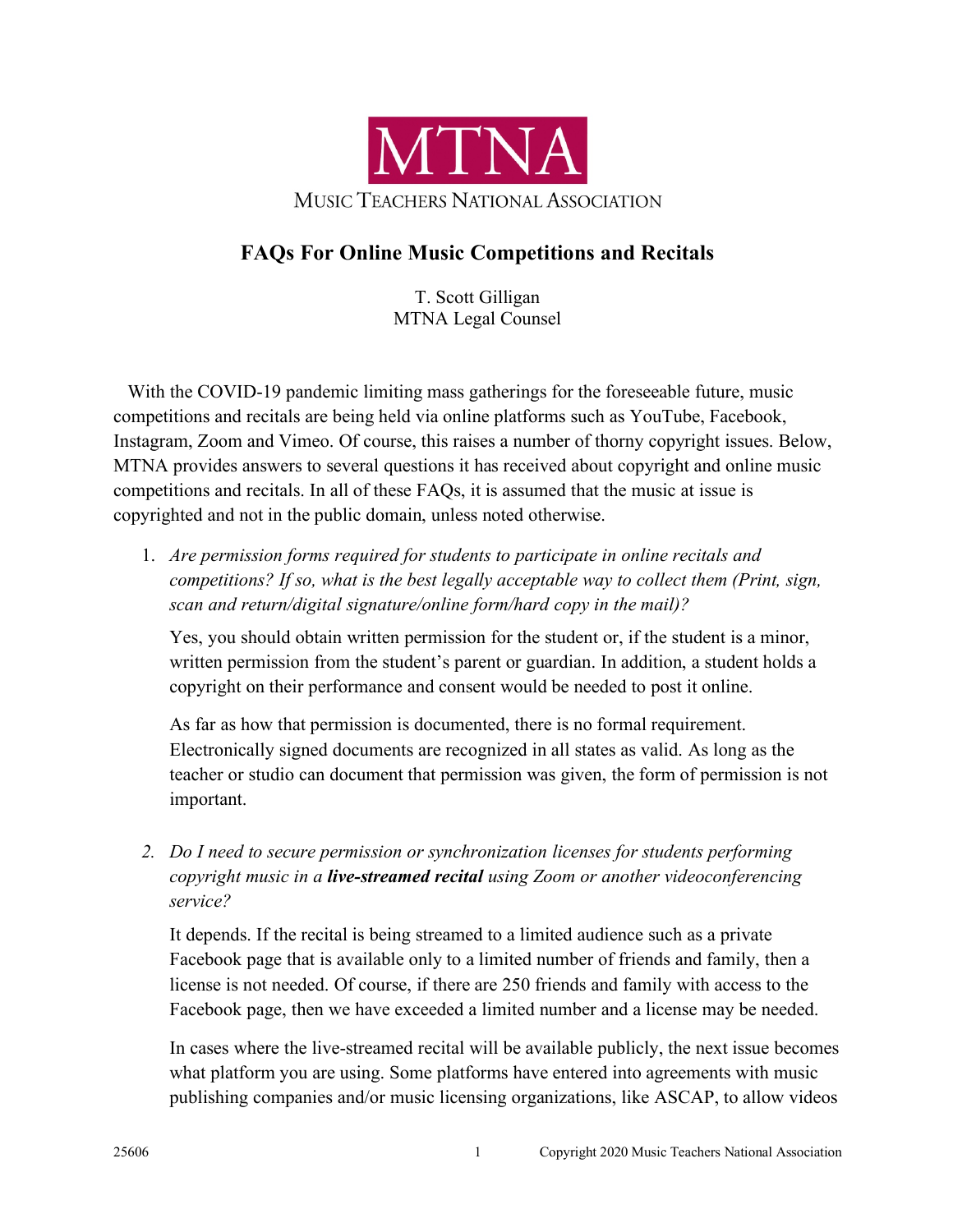with copyrighted music they control to be posted on the platform. For example, Facebook has agreements with Universal Music Publishing Group, Sony/ATV and ASCAP. Facebook has also entered into individual agreements with self-published songwriters.

As we detail in the FAQs, every platform is different. Facebook and YouTube, because of their size, were targets of copyright lawsuits by music publishers and songwriters. In response, they have set up internal copyright policing systems to detect possible copyright infringements in videos that are posted. They have also implemented claims systems to resolve infringement disputes. None of these systems are perfect and many of the details periodically change as refinements are made to the systems. Music teachers should weigh the pros and cons of the various platforms before selecting which one to use.

3. *Do I need to secure permission or synchronization licenses for students performing copyright music in a pre-recorded recital posted on Facebook, YouTube, or my studio website?*

This is a very difficult questions to answer because it will depend on the platform you use and who holds the rights to the song or songs in the video. Generally, you can post the recital to Facebook and YouTube without any fear of terrible things happening to you. Their internal systems will scan the videos for possible infringements and notify you if something is found. The worse thing that can happen is that they will take the recital video down and assign you a copyright strike. If you accumulate enough strikes, you can lose the right to post to the platform.

The options presented to you are going to be decided by the copyright holder.

In extreme cases, they may direct Facebook or YouTube to take down the video. You have a right to appeal that as seen below. Another option is that the infringing portion of the video is muted. The copyright holder may also choose to monetize the video so that they receive any ad revenue associated with the video. Or, they can let the matter slide and leave the video up.

With Facebook and YouTube, you may check the video once it has been posted to see if any copyright infringement claims are made. This then gives you the option to take down the video. However, simply taking down the video will not save you from receiving a copyright infringement strike. We discuss in Question 5 how to handle a copyright claim and the consequences of receiving one.

Instagram also has internal policing systems which will post on the video a warning of a possible copyright infringement. Vimeo's internal monitoring system is less robust than Facebook and YouTube. Zoom currently does not have an internal system for monitoring possible copyright infringement.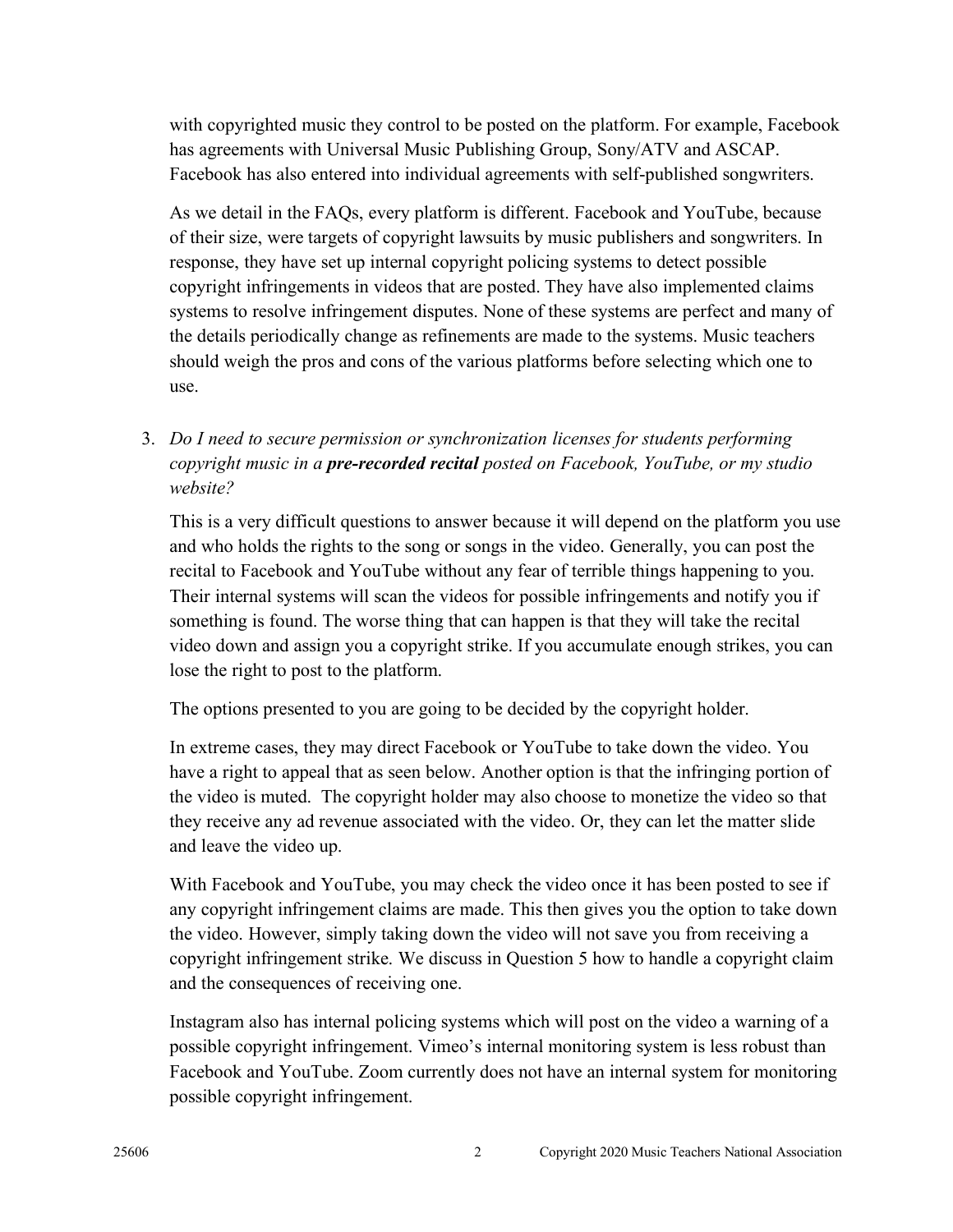If, instead of using an online platform, you post the recital video to your studio's website, you can obtain webcasting licenses from ASCAP, BMI and SESAC. For ASCAP, the link is https://licensing.ascap.com/?type=digital. You can also call an ASCAP licensing specialist at (800) 471-1733.

## 4. *How do I prove I have the appropriate copyright permission/license when uploading a video to Facebook or YouTube?*

Unfortunately, there is no way to notify YouTube or Facebook in advance that you have the permission to use copyright music before uploading a video to their platforms.

With YouTube, once you upload your video, it will be scanned by YouTube's "Content ID". If Content ID detects that your video contains copyrighted audio or video content, YouTube will send you a copyright notice indicating that third-party content has been identified on the video. If that were to happen, the video can be blocked or removed, the audio can be muted or a third-party ad can be run over the video to monetize the content used in the video and compensate the content owners for the use of the video.

If you have permission to use the copyrighted material in your video or if the Content ID system is incorrect in detecting copyrighted music in your video (this is often the case with classical music), you can dispute the claim. Please see Question 5 below for that process.

## *5. What should I do if I receive a copyright claim notice on my video?*

YouTube advises that if you receive a Content ID Claim on a video you posted, you can dispute the claim. If you hold the necessary rights or you believe YouTube has misidentified your video, go to the YouTube website to file the dispute to the copyright claim. Simply Google "Dispute a Content ID Claim–YouTube" and you will see step-bystep instructions on how to file a dispute.

If Facebook notifies you that it has taken down your video because of a copyright claim, you may file a DMCA counter-notification. Facebook will forward that to the complaining party. If within 14 business days the complaining party does not respond, your video will be restored.

## 6. *For a live competition, can competitors send PDF copies of the music for the judges to use for evaluation purposes?*

Yes. If the student purchased the sheet music, he or she can submit a PDF copy of it for the judges to use for evaluation at a live competition. However, as noted below in Question 7, only one copy of the sheet music could be used by the judges.